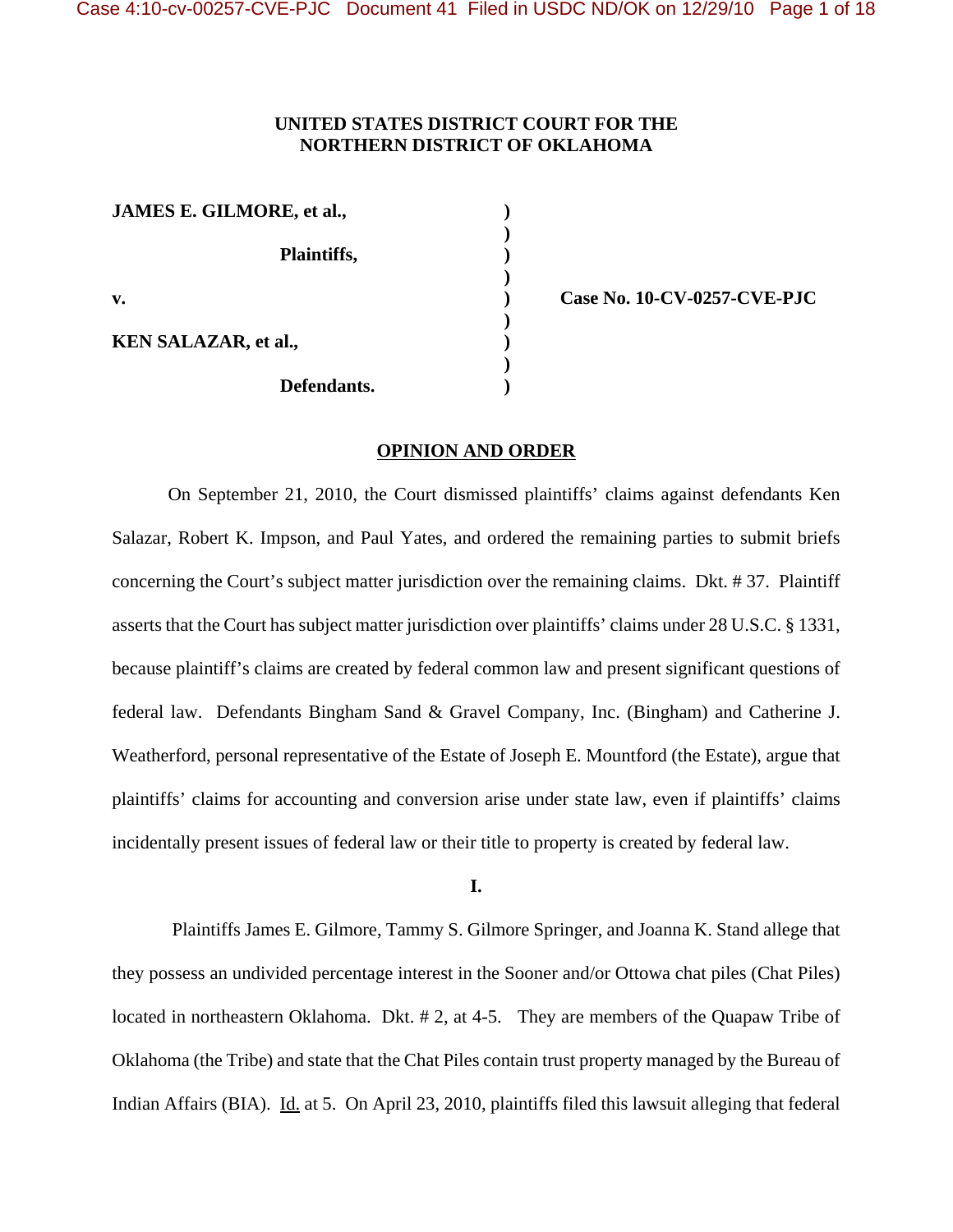officials<sup>1</sup> failed to protect plaintiffs' rights in property held in trust for the benefit of plaintiffs and other members of the Tribe. They claim that the Estate and Bingham have been removing chat from the Chat Piles without authorization from the BIA, and that the BIA ignored plaintiffs' requests to halt the removal of chat or provide an accounting. Id. at 6-7. Plaintiffs have also sued the Estate and Bingham seeking an accounting of all chat removed from the Chat Piles, and allege that the Estate and Bingham have converted plaintiffs' property by removing chat from the Chat Piles. Plaintiffs' conversion claim is based on the theory that they hold an undivided interest in the chat, and that the removal of even a single piece of chat constitutes the removal of trust property from the Chat Piles. Dkt. # 23-2, at 2-3. Plaintiffs also seek declaratory and injunctive relief against the Estate and Bingham. The complaint does not specify whether the claims alleged against the Estate and Bingham are based on state or federal law.

The federal defendants filed a motion to dismiss (Dkt. # 19) on the ground that plaintiffs had not exhausted their administrative remedies. They argued that plaintiffs' claims against the federal defendants were subject to the exhaustion requirements of the Administrative Procedures Act, 5 U.S.C. § 701 et seq. (APA), but plaintiffs had not complied with the administrative procedures required under 29 C.F.R. §§ 2.8 and 2.9. Dkt. # 19, at 10-11. They also asserted that plaintiffs' claims against the federal defendants did not fall within the waiver of sovereign immunity contained in 5 U.S.C. § 702. Plaintiffs responded that most of their claims against the federal defendants were non-APA claims and no exhaustion of remedies was required. Dkt. # 23, at 17-20. Plaintiffs

<sup>&</sup>lt;sup>1</sup> Plaintiffs named Ken Salazar, Secretary of the United States Department of the Interior, Robert K. Impson, Acting Director of the Eastern Oklahoma Region of the BIA, and Paul Yates, Superintendent of the Miami Agency of the BIA, as defendants. The Court will refer to these defendants as the "federal defendants" in this Opinion and Order.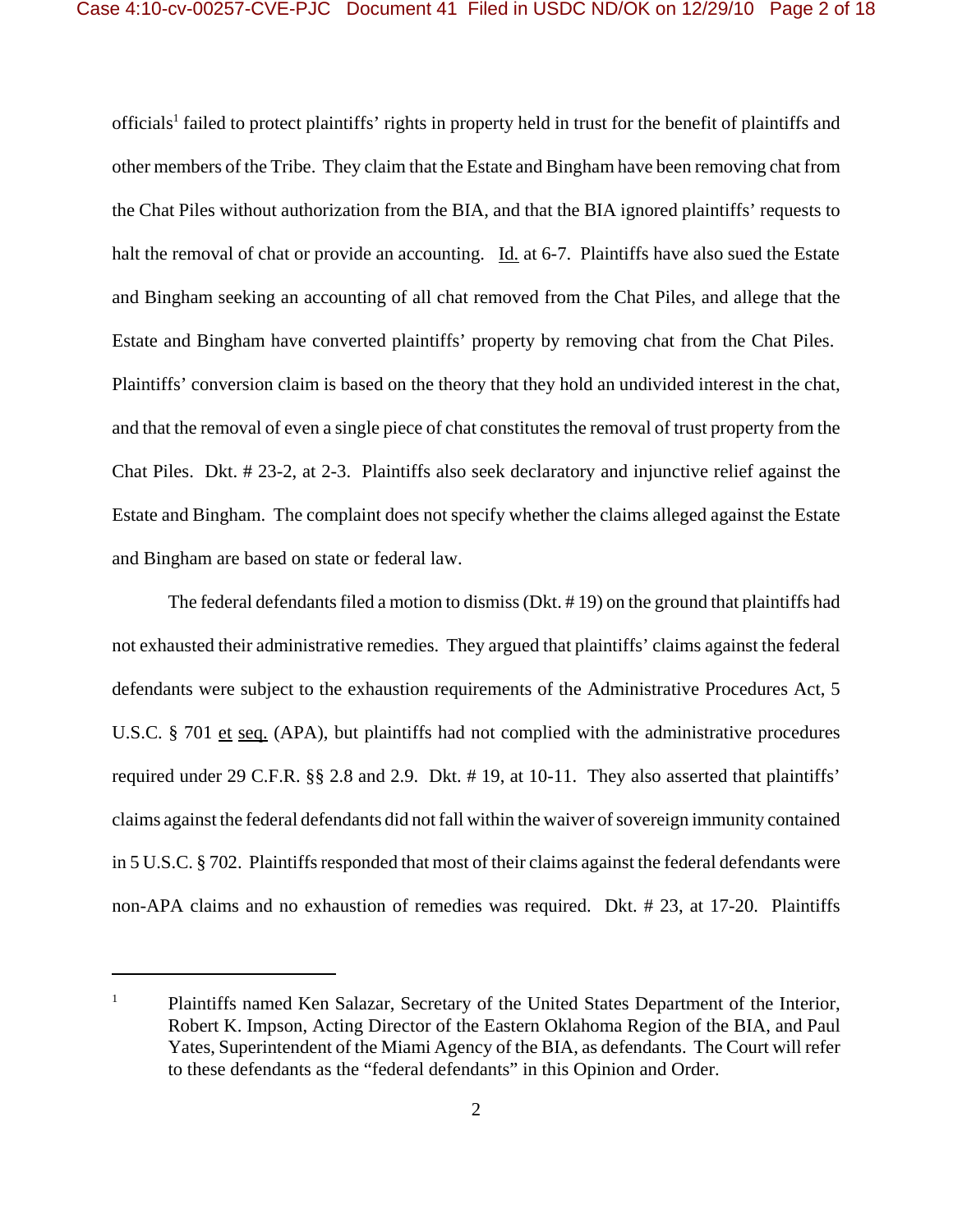acknowledged that one of their claims against the federal defendants was brought under the APA, but they argued that this claims was exempt from any requirement to exhaust administrative remedies under 5 U.S.C. § 706. Id. at 20-23. The Court held a status/scheduling conference on August 31, 2010, and also heard argument on the federal defendants' motion to dismiss. See Dkt. # 35.

The Court granted the federal defendants' motion to dismiss. The Court rejected the federal defendants' argument that plaintiffs' claims were barred by the doctrine of sovereign immunity, because the government waived sovereign immunity to claims for declaratory and injunctive relief under § 702, even if plaintiffs had not exhausted their administrative remedies. Dkt. # 37, at 8. However, the Court rejected plaintiffs' characterization of many of the claims as non-APA claims, because these claims sought the same relief that plaintiffs requested through the administrative process. Id. at 10. The Court found that plaintiffs had not exhausted their administrative remedies merely by contacting the local BIA office in Miami, Oklahoma, and plaintiffs were obligated to fully exhaust their administrative remedies before proceeding with their claims against the federal defendants. Id. at 16-19. Thus, plaintiffs' claims against the federal defendants were dismissed without prejudice.

The Court directed the remaining parties to submits briefs concerning whether the Court had subject matter jurisdiction over plaintiffs' claims against the Estate and Bingham. Id. at 21-23. Plaintiffs assert that their claims arise under federal common law and the Court has subject matter jurisdiction under 28 U.S.C. § 1331. Dkt. # 39. Plaintiffs argue that the Court should exercise subject matter jurisdiction over all of the remaining claims, even if some of their claims are properly characterized as state law claims, because at least one of plaintiffs' claims arises under federal law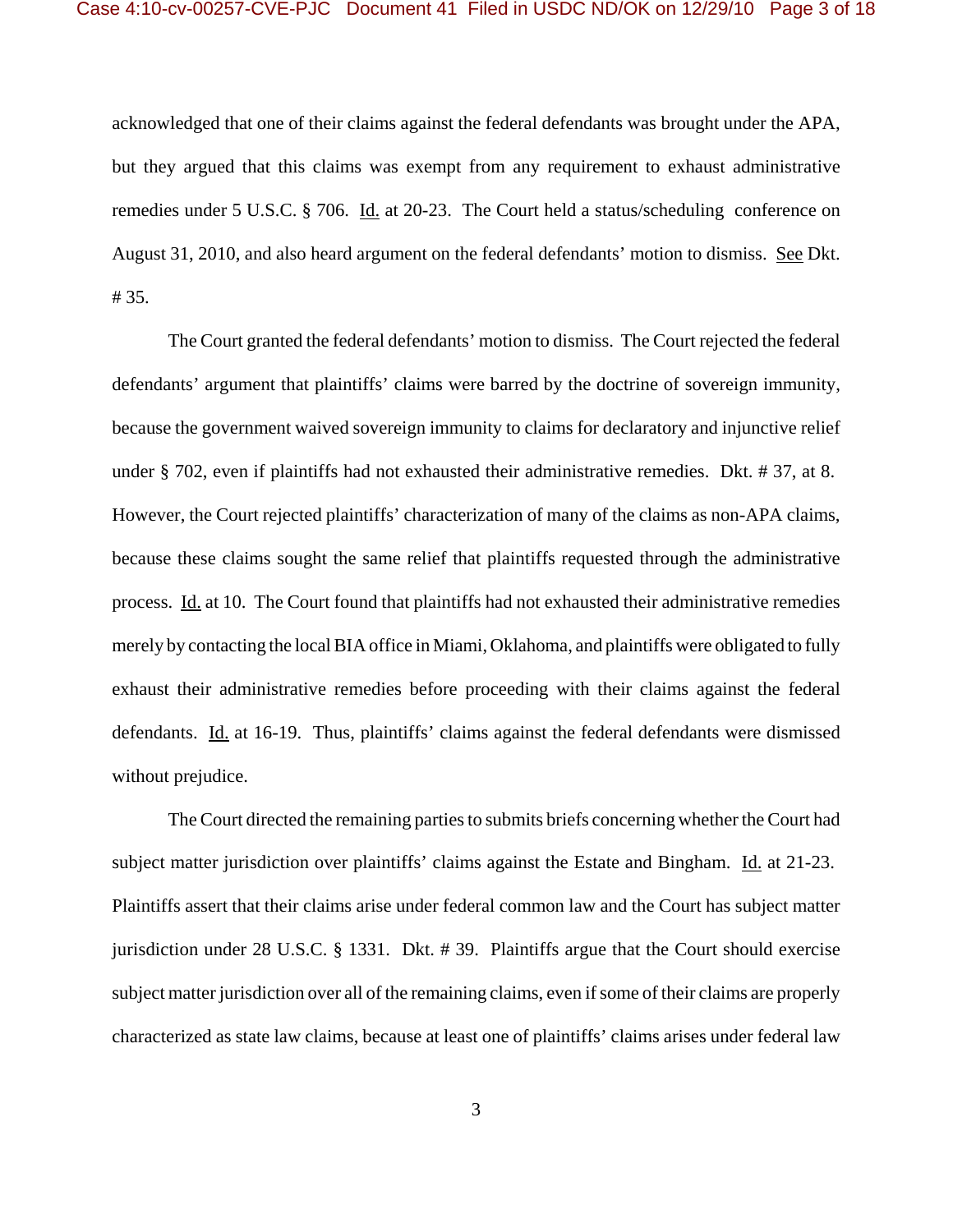and the Court may exercise supplemental jurisdiction over the entire case. Id. at 12. Defendants respond that plaintiffs' claims do not arise under federal law, even if federal law provides plaintiffs' rights or title to property involved in this case. Dkt. # 40, at 11. They argue that federal law does not create a private right of action for plaintiffs to obtain relief from defendants, and any federal law issues that might arise in plaintiffs' state law claims are not substantial or disputed. Id. at 16-21.

There is also a separate case pending in Ottawa County District Court, Oklahoma involving many of the same parties. Bingham and the Estate sued James E. Gilmore, Tammy S. Gilmore Springer, and Jan Killough alleging that they illegally denied Bingham and the Estate access to the Chat Piles.<sup>2</sup> Dkt.  $# 19-1$ , at 2. Bingham and the Estate sought injunctive relief and monetary damages from the state court defendants. The state court entered a temporary injunction preventing the state court defendants from interfering with the removal of chat from the Chat Piles, and it appears that the temporary injunction is still in effect. See Dkt. # 19-2.

## **II.**

Following dismissal of plaintiffs' claims against the federal defendants, both parties have submitted briefing as to the existence of subject matter jurisdiction over plaintiffs' remaining claims. Plaintiffs argue that the Court has subject matter jurisdiction under § 1331, because their claims are based on federal common law. Defendants contend that plaintiffs' title to the chat may be created by federal statutes or regulations, but that this does not convert claims that would otherwise be state law claims for accounting or conversion into federal claims.

 $2^2$  Bingham and the Estate alleged that the state court defendants locked the gate to the Chat Piles and denied them access to the Chat Piles. Dkt. # 19-1, at 2.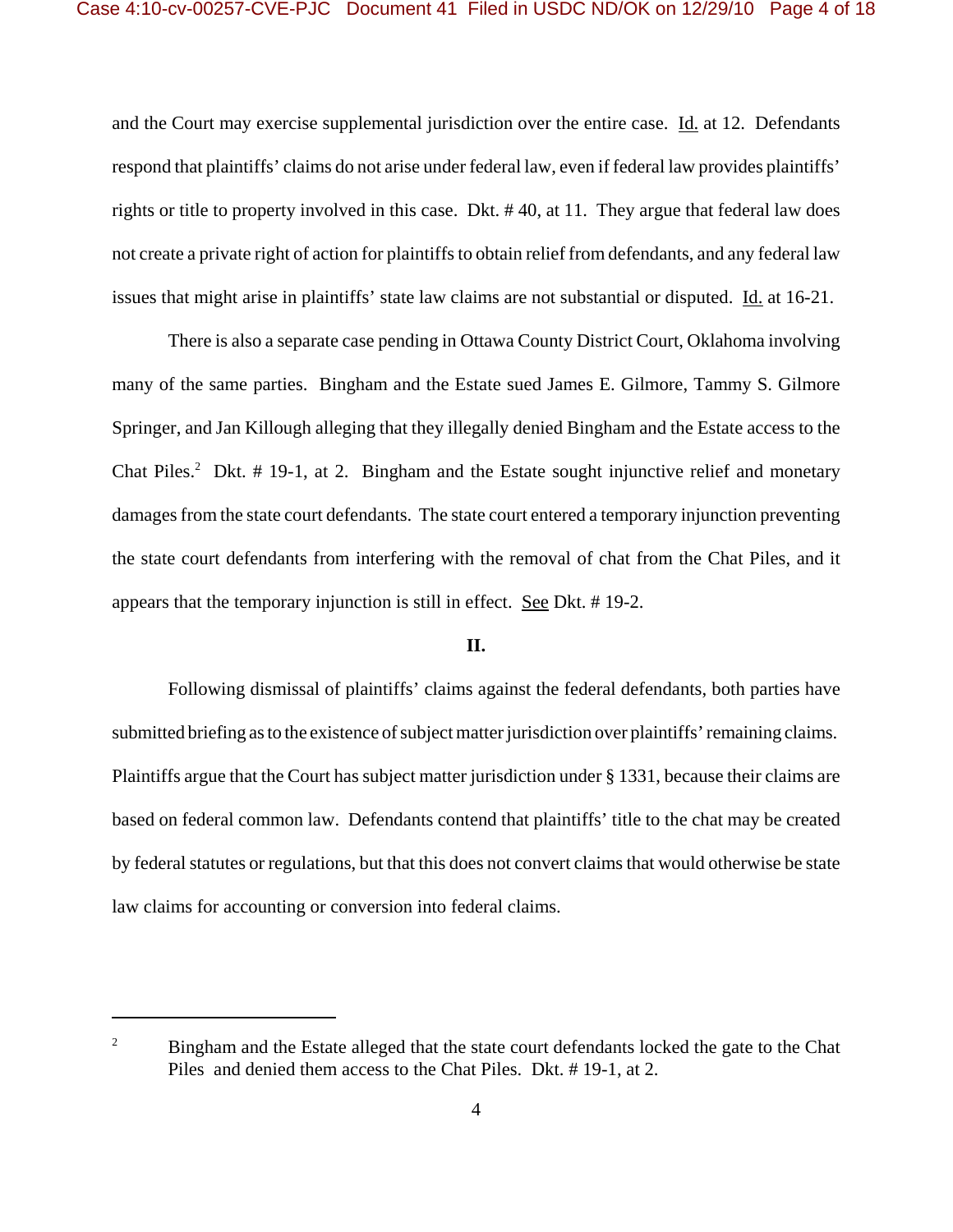Federal courts are courts of limited jurisdiction, and there is a presumption against the exercise of federal jurisdiction. Merida Delgado v. Gonzales, 428 F.3d 916, 919 (10th Cir. 2005); Penteco Corp. Ltd. Partnership--1985A v. Union Gas System, Inc., 929 F.2d 1519, 1521 (10th Cir. 1991). Plaintiffs have the burden to allege jurisdictional facts demonstrating the presence of federal subject matter jurisdiction. McNutt v. General Motors Acceptance Corp. of Indiana, Inc., 298 U.S. 178, 182 (1936) ("It is incumbent upon the plaintiff properly to allege the jurisdictional facts, according to the nature of the case."); Montoya v. Chao, 296 F.3d 952, 955 (10th Cir. 2002) ("The burden of establishing subject-matter jurisdiction is on the party asserting jurisdiction."). The Court has an obligation to consider whether subject matter jurisdiction exists, even if the parties have not raised the issue. The Tenth Circuit has stated that "[f]ederal courts 'have an independent obligation to determine whether subject-matter jurisdiction exists, even in the absence of a challenge from any party,' and thus a court may *sua sponte* raise the question of whether there is subject matter jurisdiction 'at any stage in the litigation.'" Image Software, Inc. v. Reynolds & Reynolds Co., 459 F.3d 1044, 1048 (10th Cir. 2006).

The federal question statute confers jurisdiction over "all civil actions arising under the Constitution, laws, or treaties of the United States." 28 U.S.C. § 1331. An action "'aris[es] under' federal law within the meaning of § 1331 . . . if 'a well-pleaded complaint establishes either that federal law creates the cause of action or that the plaintiff's right to relief necessarily depends on resolution of a substantial question of federal law." Empire Healthchoice Assur., Inc. v. McVeigh 547 U.S. 677, 689-90 (2006) (quoting Franchise Tax Bd. of Cal. v. Construction Laborers Vacation Trust for Southern Cal., 463 U.S. 1, 27-28 (1983)). The "well-pleaded complaint rule" requires that the complaint itself present the federal question, rather than an anticipated defense. See Skelly Oil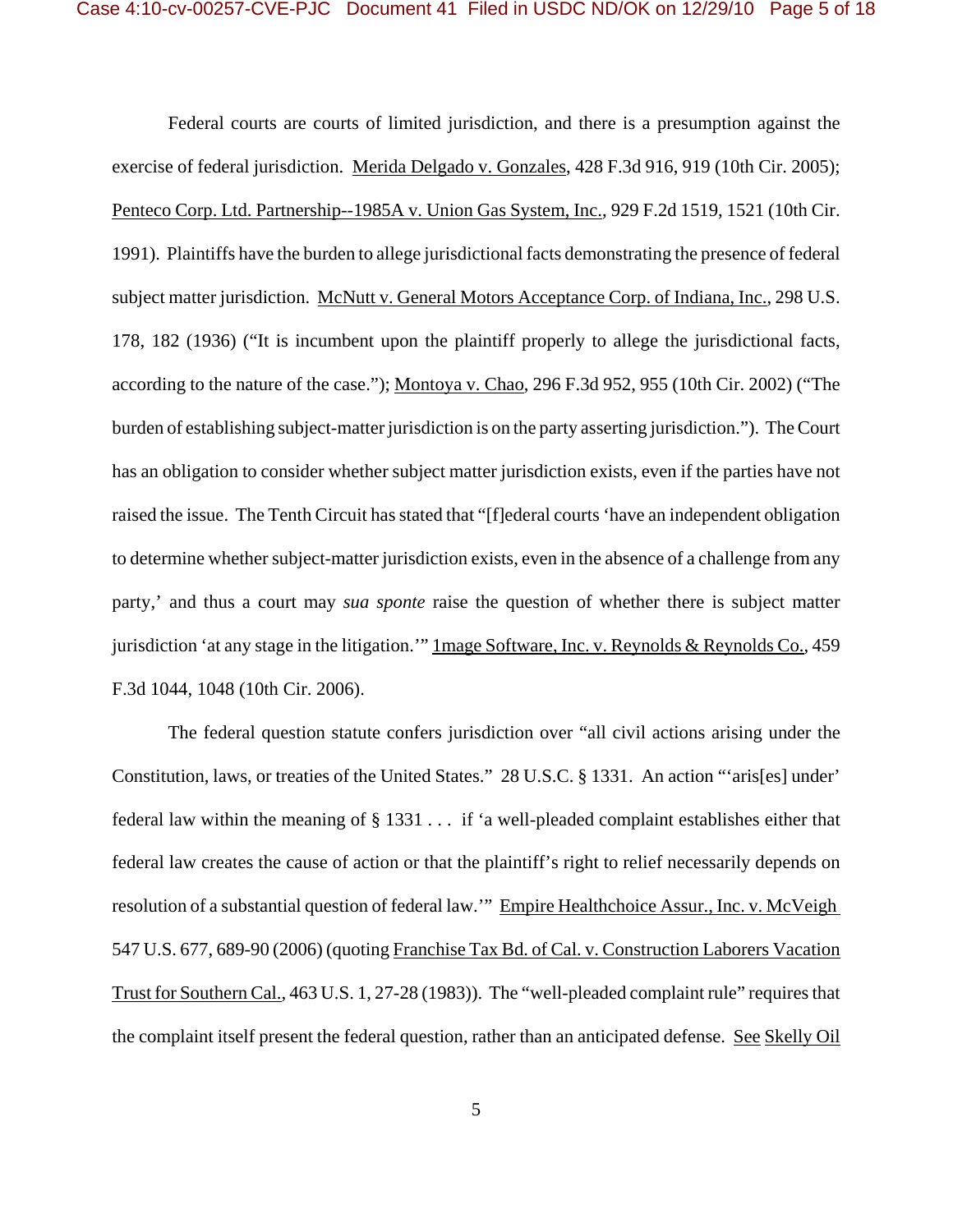Co. v. Phillips Petroleum Co., 339 U.S. 667, 672 (1950); Merrell Dow Pharm. Inc. v. Thompson, 478 U.S. 804, 808 (1986) ("[a] defense that raises a federal question is inadequate to confer federal jurisdiction"); Constr. Laborers Vacation Trust, 463 U.S. at 10 ("a federal court does not have original jurisdiction over a case in which the complaint presents a state-law cause of action, but also asserts that federal law deprives the defendant of a defense he may raise").

Plaintiffs argue that claims for accounting of Indian trust property arise under federal law, because federal law creates plaintiffs' right to the trust property and provides a private right of action against non-Indians who interfere with trust property. Plaintiffs' theory is based on alleged federal common law, not a federal statute, and even under plaintiff's theory a federal common law claim exists only if several conditions are present. Plaintiffs argue that the federal government has a special relationship with Indians and Indian tribes, and the federal government has assumed trust obligations to manage property held in trust for Indians. Plaintiffs rely on this relationship and the federal government's obligation to manage Indian trust property as the basis for the imposition of trust law against federal actors charged with the supervision and control of trust property. Plaintiffs claim that trust law "includes application of the general principles of trust law, as identified in the *Restatement of the Law of Trusts* and other treatises." Dkt. # 39, at 11. Applying the Restatement (Second) of Trusts § 177, plaintiffs claim that a trust beneficiary has the right to "compel the trustee to perform his duties as trustee." Id. at 12. Plaintiffs allege that they "repeatedly" asked the trustee, the BIA, to stop Bingham and the Estate from removing chat from the Chat Piles and the BIA took no action on their requests. This leads to the final step of plaintiff's legal theory, the Restatement (Second) of Trusts § 282, which states:

(1) Where the trustee could maintain an action at law or suit in equity or other proceeding against a third person if the trustee held the property free of trust, the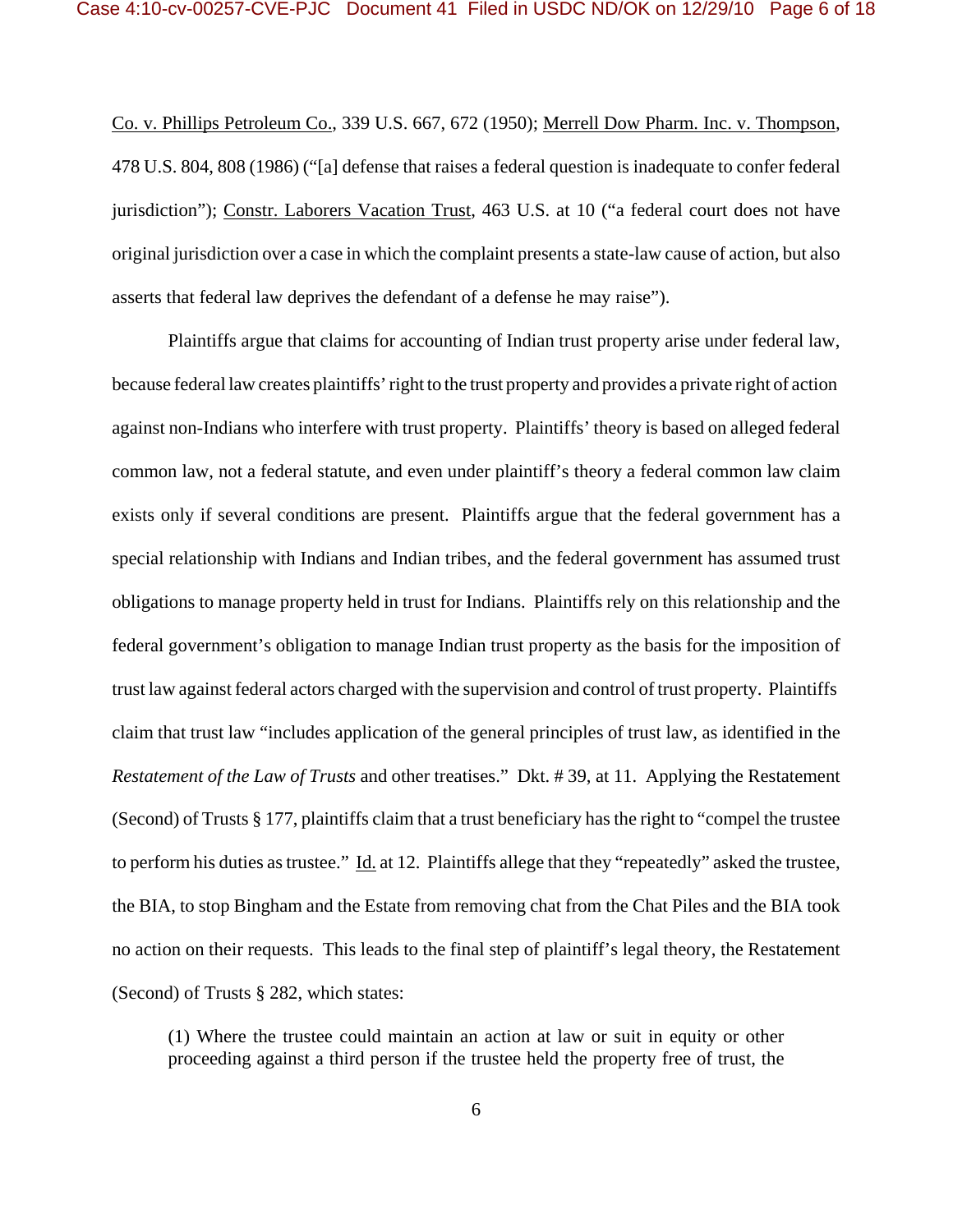beneficiary cannot maintain a suit in equity against the third person, except as stated in Subsections (2) and (3).

(2) If the trustee improperly refuses or neglects to bring an action against the third person, the beneficiary can maintain a suit in equity against the trustee and the third person.

(3) If the trustee cannot be subjected to the jurisdiction of the court or if there is no trustee, the beneficiary can maintain a suit in equity against the third person, if such suit is necessary to protect the interest of the beneficiary.

Plaintiffs argue that the trustee has failed to bring claims for accounting, conversion, and for declaratory and injunctive relief against Bingham and the Estate, and plaintiffs may pursue these claims under general trust principles recognized under federal common law.

Defendants do not dispute plaintiffs' argument to the extent that plaintiffs claim that the federal government has a role in managing land or property held in trust for Indians. It is well established that land or property held in trust for Indian tribes or tribal members is subject to federal regulation, and the federal government has corresponding trust duties to manage the property for the benefit of those Indian tribes and tribal members. However, this does not mean that federal courts have jurisdiction over all disputes concerning Indians or Indian property. United States v. Navajo Nation, 537 U.S. 488 (2003); see also COHEN'S HANDBOOK OF FEDERAL INDIAN LAW, § 7.04[1](a) (2005) ("Despite the pervasive influence of federal law in Indian affairs, federal courts jurisdiction over cases involving Indians and Indian affairs is not automatic."). The former General Allotment Act, now repealed but formerly codified at 25 U.S.C. § 331, created only a bare trust between the federal government and Indian tribes or tribal members, and did not give rise to a right to recover monetary damages from the federal government for alleged mismanagement of trust property. United States v. Mitchell, 445 U.S. 535 (1980) (Mitchell I). However, the federal government may voluntarily assume trust obligations that can be enforced by Indian tribes or tribal members if the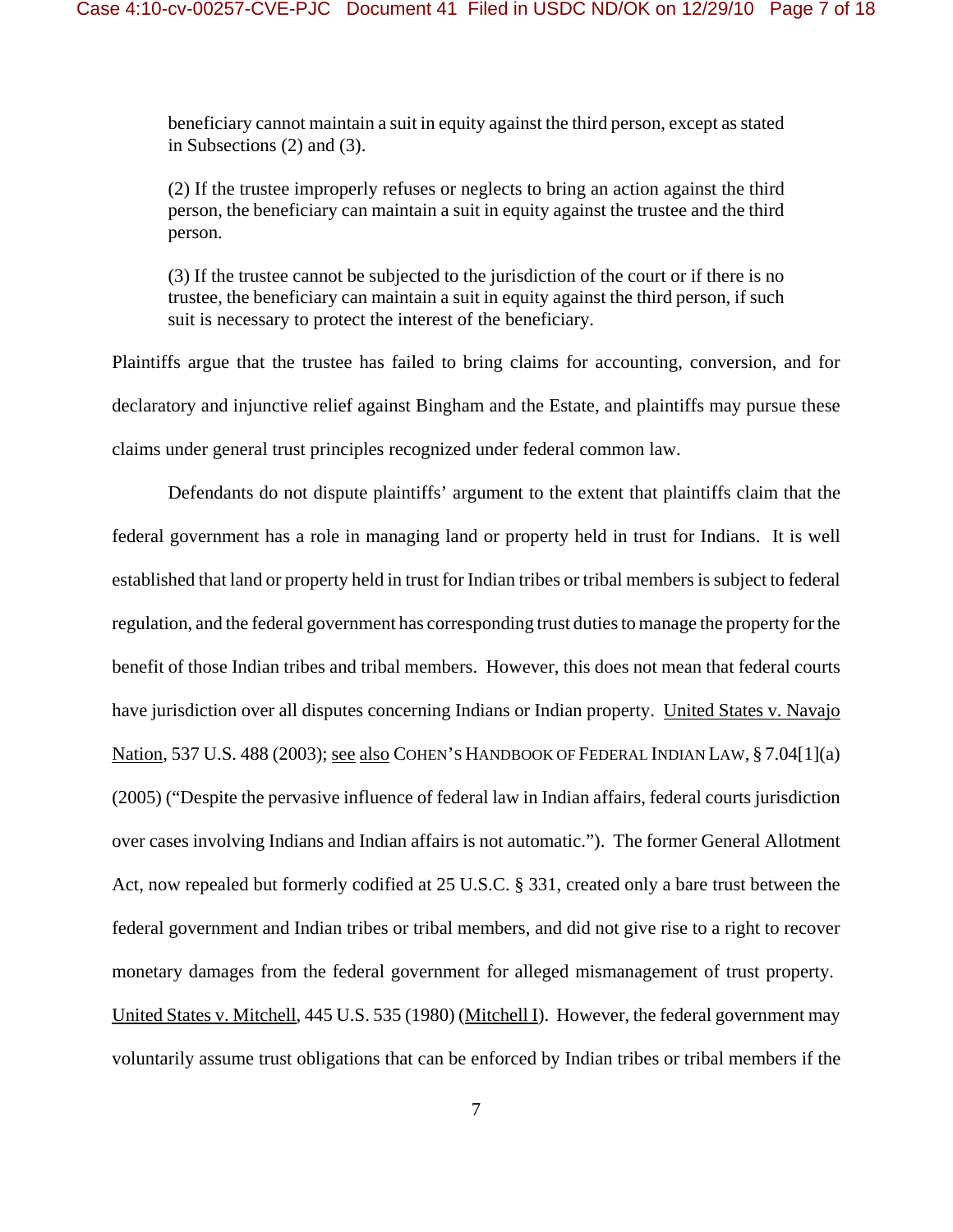federal government enacts statutes or regulations evidencing an intent to control the disposition of trust assets. United States v. Mitchell, 463 U.S. 206 (1983) (Mitchell II). The existence of a general trust relationship, rather than simply a bare trust, may also be shown by statutory language giving the federal government discretionary authority to dispose of trust assets. United States v. White Mountain Apache Tribe, 537 U.S. 465, 474-75 (2003). If a general trust relationship is shown to exist, one of the fundamental duties of the trustee is to "preserve and maintain trust assets," and the federal government may be held liable for retrospective monetary damages if this duty is breached. Id. at 475-76.

However, neither the BIA nor any federal officials are still parties to this case and, even if the Court assumes that the federal government exercises elaborate control over chat, this does not automatically create a federal claim against non-Indians who might interfere with chat held in trust for tribal members. There is no dispute that Oklahoma law permits an aggrieved party to seek an accounting or sue for conversion of property, and neither Bingham nor the Estate challenge plaintiffs' right to assert state law claims against them. See Fleet v. Sanguine, Ltd., 854 P.2d 892, 896 n.17 (Okla. 1993) (stating that the Oklahoma Supreme Court has recognized a common law claim for equitable accounting); Steenbergen v. First Fed. Sav. & Loan of Chichasha, 753 P.2d 1330 (Okla. 1987) (describing common law claim of conversion under Oklahoma law). Plaintiffs do not invoke the Court's jurisdiction under 28 U.S.C. § 1332, and the complaint contains no allegations that would support the exercise of diversity jurisdiction. Thus, plaintiffs may not rely on state law claims as an independent basis for federal subject matter jurisdiction and must show that federal law authorizes Indian tribes or tribal members to bring a claim against non-Indians for accounting or conversion before the Court may exercise subject matter jurisdiction over this case.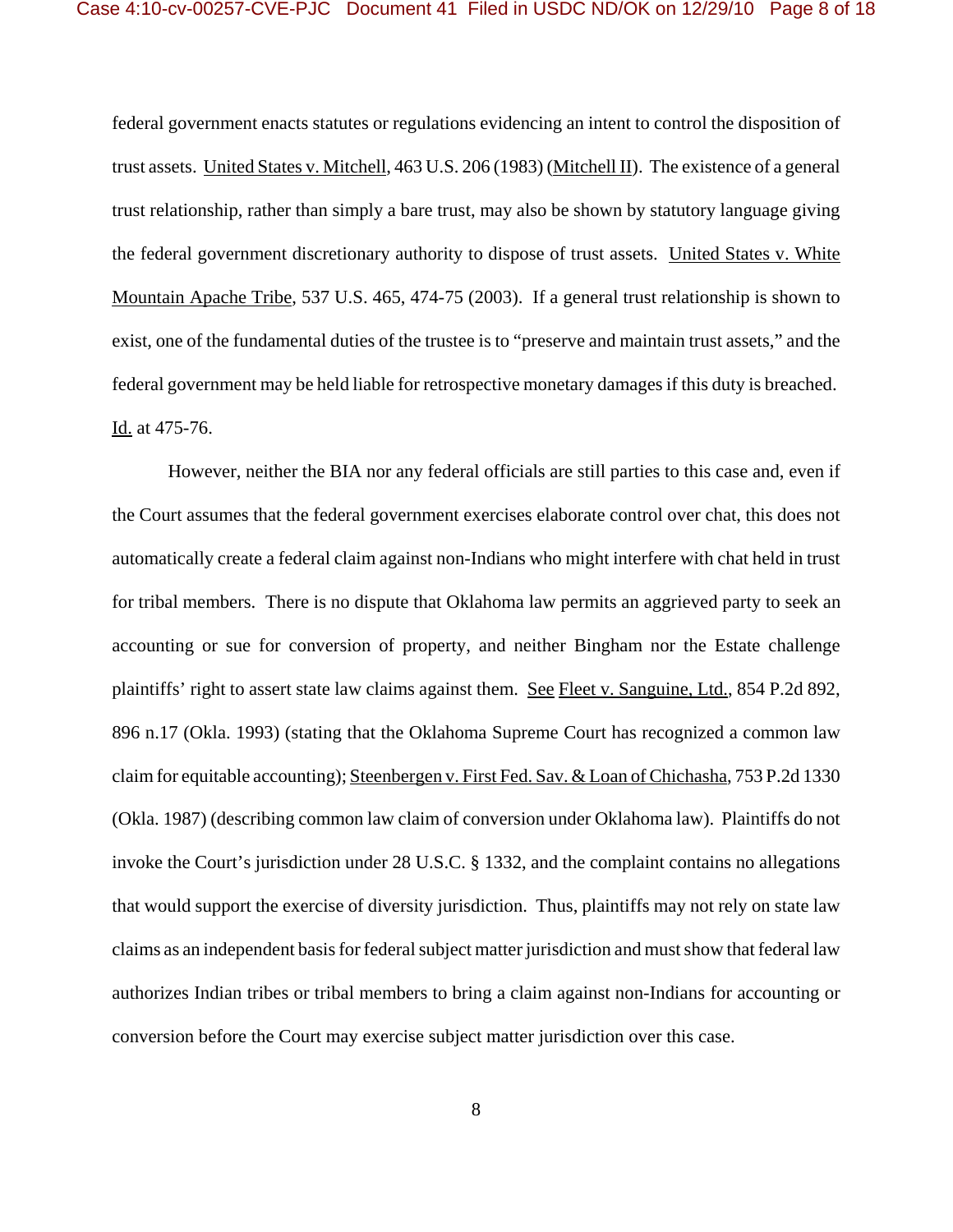Plaintiffs argue that federal common law creates their claim for accounting based on general trust principles that allows a trust beneficiary to bring a claim against third-parties if the trustee refuses to do so. Plaintiffs previously alleged claims for accounting against the federal defendants, but those claims were dismissed due to plaintiffs' failure to exhaust administrative remedies. Plaintiffs rely on the Court's ruling dismissing the federal defendants to make two separate arguments that their accounting claims arise under federal law, and both arguments are based on Restatement (Second) of Trusts § 282. Under § 282(2), plaintiffs argue that the trustee has refused to comply with its obligation to bring a claim against Bingham and the Estate, and this allows plaintiffs to bring claims for accounting and conversion directly against the non-Indian defendants. They also argue that the federal defendants are not subject to this Court's jurisdiction, and they may bring claims against Bingham and the Estate under § 282(3).

Plaintiffs have not shown that the BIA improperly refused to bring claims against Bingham and the Estate, and § 282(2) does not apply. The general rule is that the "trustee has exclusive authority to maintain an action on behalf of the trust against a third party." Braddock Financial Corp. v. Washington Mut. Bank, 637 F. Supp. 2d 924, 931 (D. Colo. 2009). Section 282 is an exception to the general rule and allows a trust beneficiary to bring a claim directly against a third party if the trustee "improperly refuses or neglects" to bring such a claim. However, a trust beneficiary must show that the trustee's failure to file suit was "improper" or "wrongful" before the trust beneficiary will have standing to pursue his or her own claims against third parties. See Ricke v. Armco Inc., 92 F.3d 720, 726 (8th Cir. 1996); Cates v. Int'l Tel. & Tel. Corp., 756 F.2d 1161, 1178 (5th Cir. 1985); Slaughter v. Swicegood, 591 S.E.2d 577 (N.C. App. 2004). Plaintiffs argue that the general rule preventing suits by trust beneficiaries does not apply because the BIA has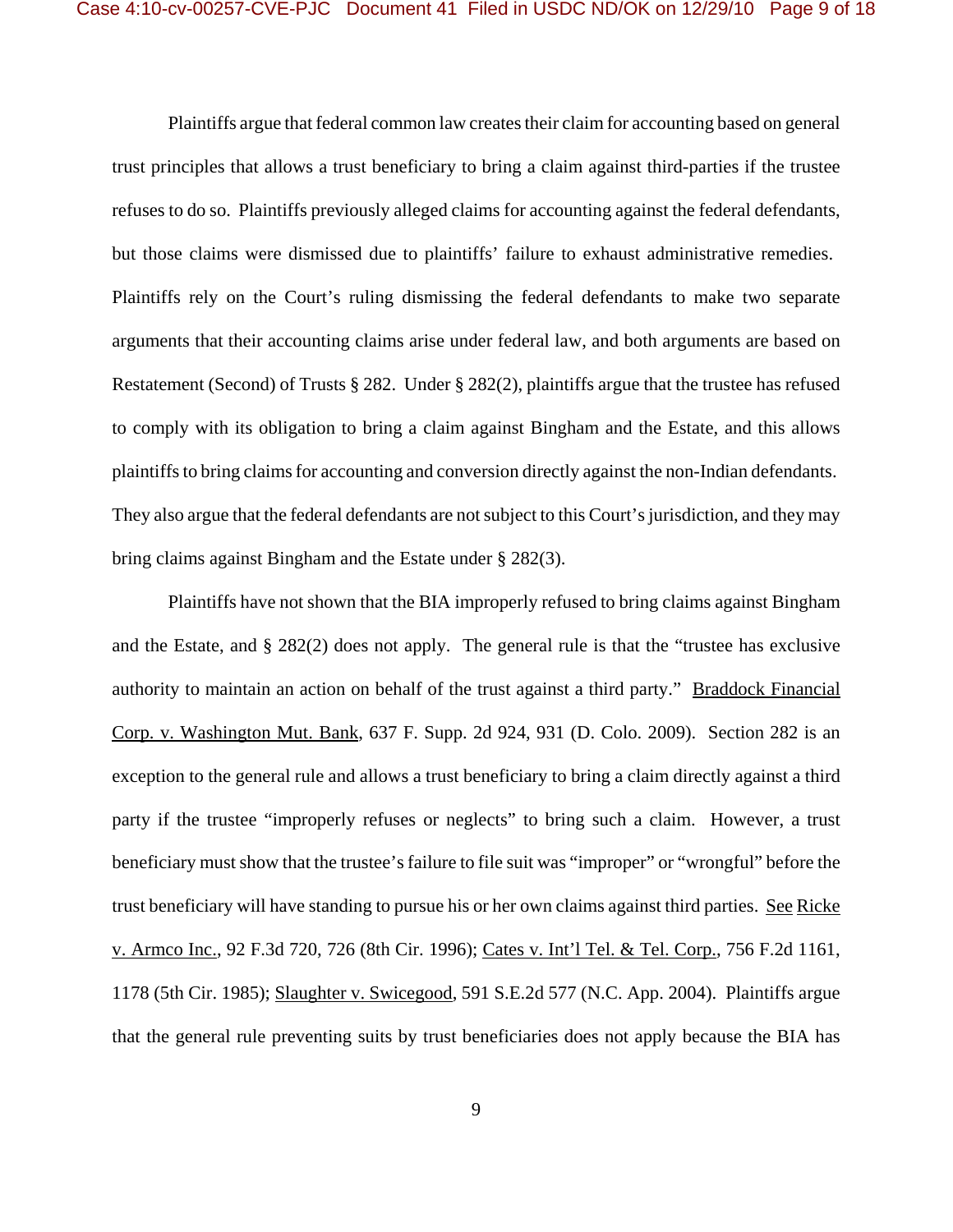ignored plaintiffs' requests for an accounting or to halt the removal of chat from the Chat Piles. Dkt. #39, at 18. The Court notes that plaintiffs have not cited any federal cases actually recognizing such claims in the context of tribal law, and § 282 has not been the basis for any claim against third parties in any reported case involving Indian tribes or tribal members. However, even if such claims are permissible, plaintiffs have not shown that the BIA improperly refused or neglected to bring claims against Bingham and the Estate. Plaintiffs state that they made repeated demands for the BIA to provide an accounting and to intervene on their behalf to stop the removal of chat, but the BIA refused to take action. In a separate opinion and order, the Court found that plaintiffs had only notified the Miami Agency of the BIA of their requests and they failed to exhaust their administrative remedies with the BIA and the Department of the Interior before filing this case. Dkt. #37, at 17. Thus, it is not clear that plaintiffs properly invoked the BIA's trust obligations and they have not shown that the trustee improperly refused to file the claims that plaintiffs have alleged against Bingham and the Estate.

Plaintiffs also argue that the federal defendants are not subject to the jurisdiction of the Court and this allows plaintiffs to assert claims for accounting directly against Bingham and the Estate. However, the mere fact that the Court dismissed plaintiffs' claims against the federal defendants for lack of subject matter jurisdiction does not turn plaintiffs' accounting claim into a federal common law claim. The commentary to § 282 explains when a party may bring a claim against a third party if the trustee is not subject to the jurisdiction of the court:

f. *Where the trustee is not subject to the jurisdiction*. If the trustee cannot be subjected to the jurisdiction of the court, and a suit is necessary to protect the interest of the beneficiary, the beneficiary can maintain a suit in equity against the third person without joining the trustee, since a court of equity will not permit the wrongdoer to escape liability as a result of the accidental circumstance that the trustee is not available. Thus, if the trustee has disappeared and cannot be found, the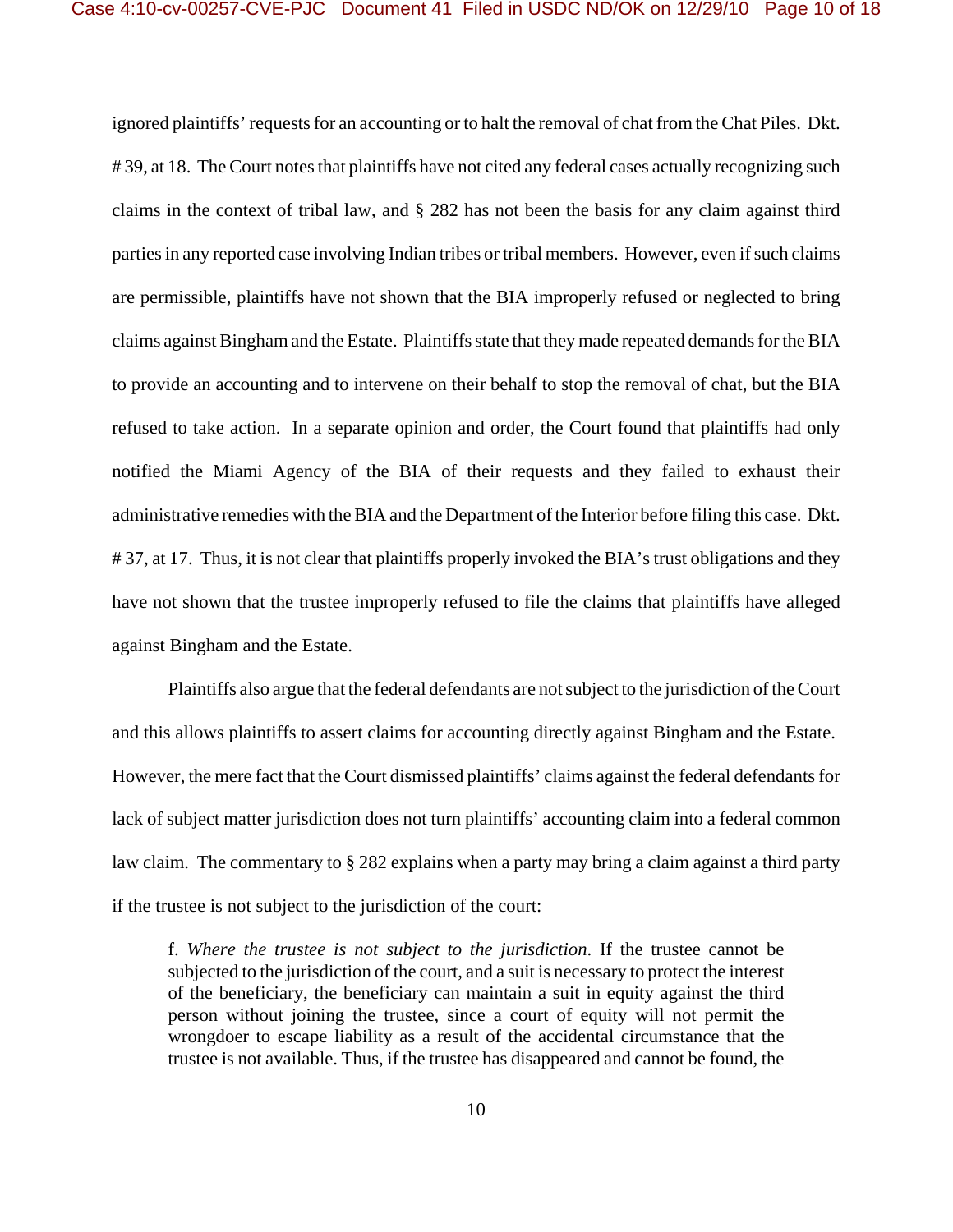beneficiary can maintain a suit in equity against a third person who has committed a tort with respect to the trust property, or against a third person who has incurred a liability upon a contract held in trust. The mere fact that the trustee cannot be subjected to the jurisdiction of the court does not entitle the beneficiary to maintain a suit against a third person if the trustee can be found and does not improperly refuse or neglect to bring an action against the third person and there is no emergency making it necessary to bring the suit before the trustee could bring it, since the beneficiary can maintain a suit against a third person only if such suit is necessary to protect his interest.

Restatement (Second) of Trusts § 282 cmt. f. The Court has already determined that the trustee did not improperly refuse to bring a suit against a third party, because plaintiffs did not make a proper request for the trustee to act. If plaintiffs exhaust their administrative remedies and the BIA refuses to take action, plaintiffs may have standing to assert claims against Bingham and the Estate. At this time, plaintiffs have not invoked the BIA's obligation to file claims to protect the trust corpus and § 282(3) also does not provide a basis for plaintiffs to assert claims against Bingham or the Estate.

Plaintiffs offer an alternative theory allowing them to bring a conversion claim against Bingham and the Estate based on federal law recognizing a right for Indians to sue to enforce rights in aboriginal lands. Dkt. #39, at 14. They rely on County of Oneida, New York v. Oneida Indian Nation of New York State, 470 U.S. 226 (1985) (Oneida II), to support their argument that Indians may assert claims for trespass or conversion against non-Indians who interfere with an Indian's possession or ownership of trust property. Oneida II concerned claims for conversion brought by the Oneida Nation of New York State and other Indian tribes alleging that the State of New York took possession of certain lands designated for the tribes in violation of federal law. Id. at 229-30. The Supreme Court recognized that "Indians have a federal common-law right to sue to enforce their aboriginal land rights" and this includes the right to bring an action "for an accounting of 'all rents, issues and profits' against trespassers on their land." Id. at 235-36 (quoting United States v. Santa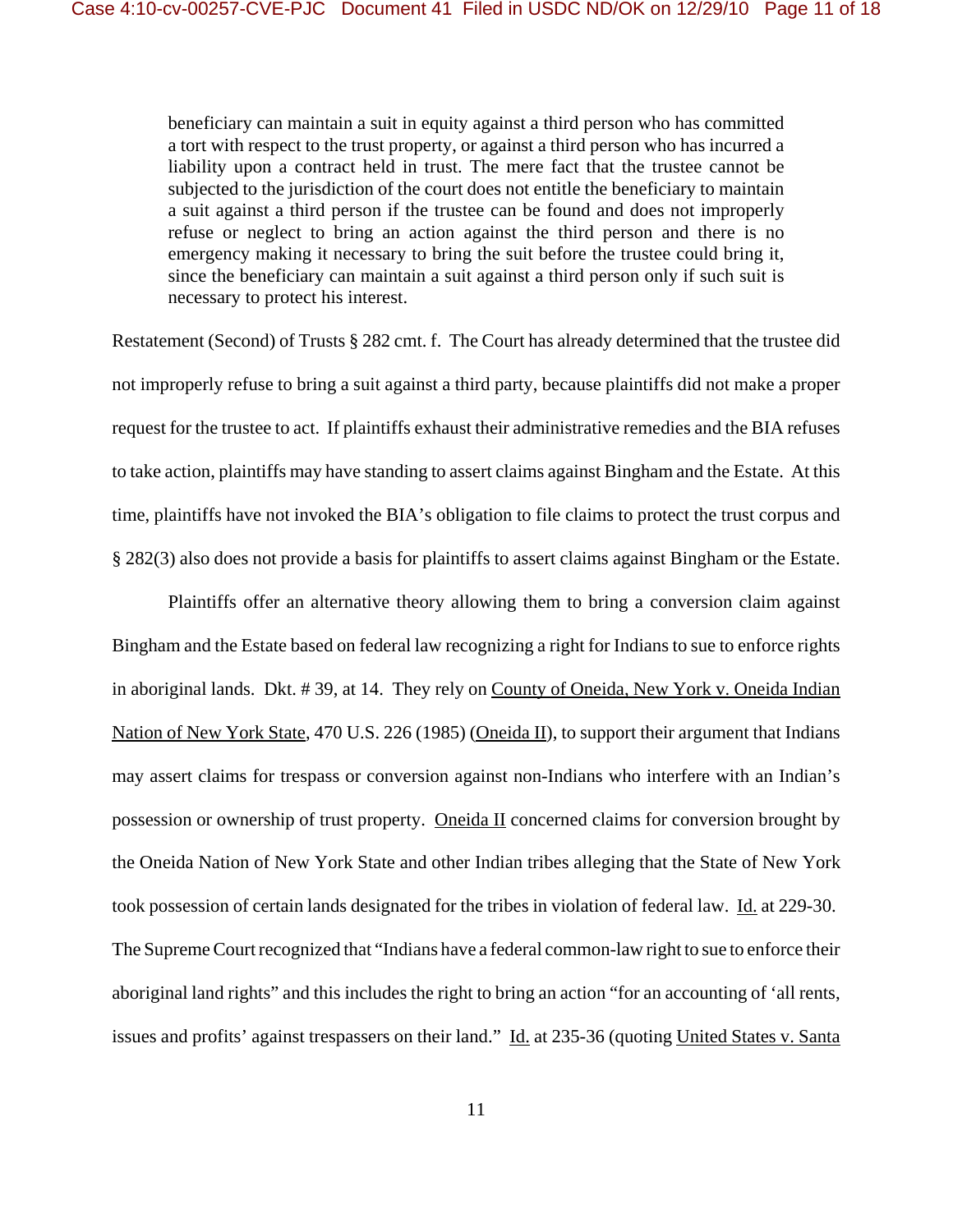Fe Pacific R. Co., 314 U.S. 339 (1941)). However, plaintiffs are not seeking to enforce aboriginal land rights. The Ninth Circuit has interpreted Oneida II to mean that all claims for trespass on Indian lands are federal common law claims. See United States v. Milner, 583 F.3d 1174, 1182 (9th Cir. 2009). In a recent opinion, the Tenth Circuit cited Milner with approval to the extent that Milner recognized a federal common law trespass claim for disputes over the ownership of allotted land. Nahno-Lopez v. Houser, 625 F.3d 1279, 1282 (10th Cir. 2010).

Plaintiffs' reliance on Oneida II and Milner is misplaced. This is not a case in which plaintiffs are seeking to enforce rights to aboriginal lands or are asking the Court to resolve an ownership dispute concerning allotted land. Both Oneida II and Milner involved claims for trespass against subsequent landowners of property granted to Indian tribes by treaty. This case concerns the rights of non-Indians to remove and sell mixed trust and non-Indian property and does not involve allegations of trespass on ancestral or aboriginal lands. Plaintiffs have not shown that federal law gives rise to common law claims against Bingham or the Estate, and they must assert some other basis for the Court to exercise federal questions jurisdiction over this case.

Plaintiffs argue that the case involves a substantial and disputed question of federal law and the Court should exercise jurisdiction based on Grable & Sons Metal Prods., Inc. v. Darue Engineering & Mfg., 545 U.S. 308 (2005). In Grable, the Supreme Court recognized a narrow exception to the general rule that "arising under" jurisdiction exists only when federal law creates the plaintiff's right to relief. The plaintiff, Grable & Sons Metal Products, Inc., filed a quiet title action against Darue Engineering Manufacturing alleging that Darue obtained title to real property following an invalid seizure of the real property by the Internal Revenue Service. Id. at 310. In order for a federal court to independently exercise jurisdiction over a state law claim under § 1331,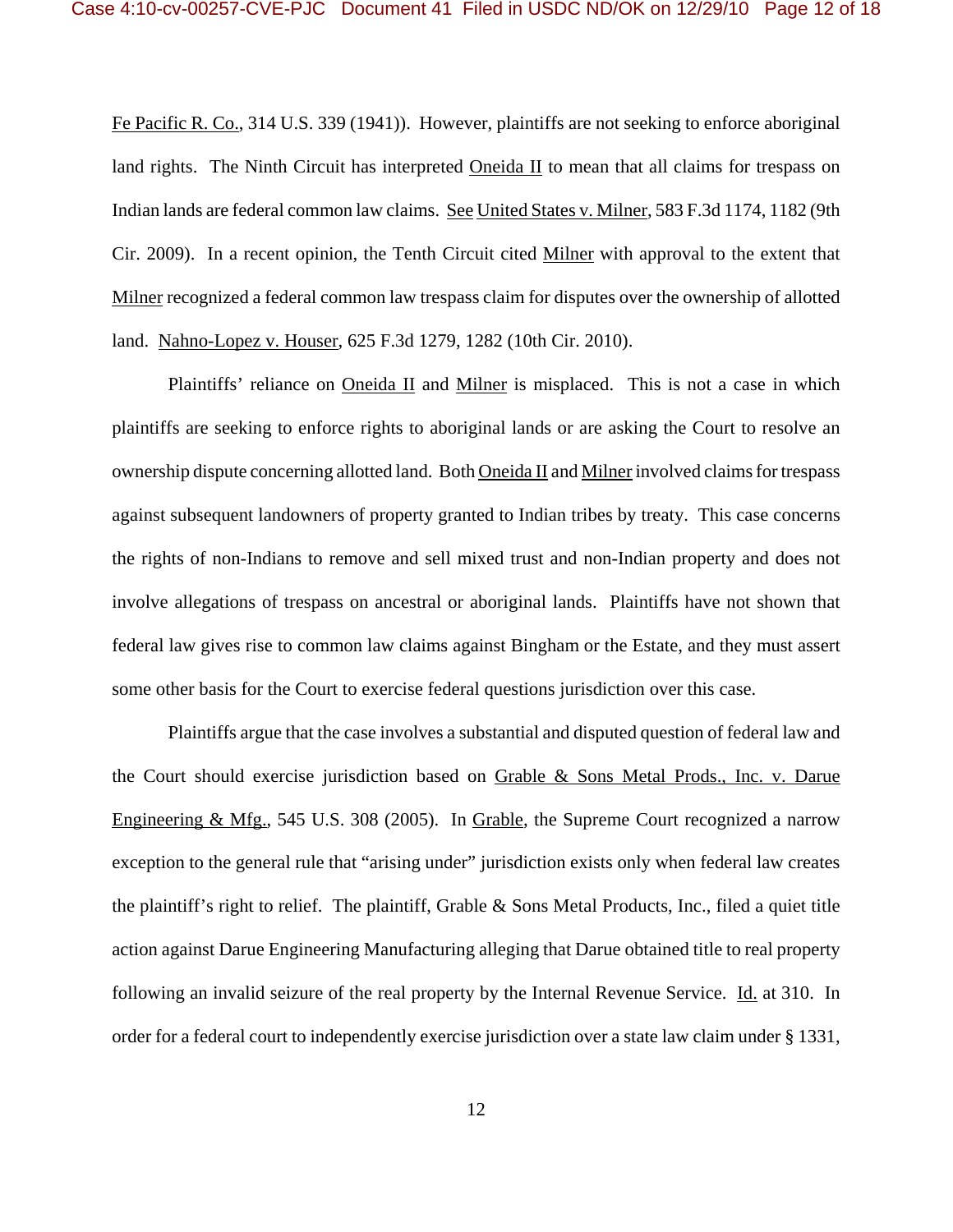a court must decide if "a state-law claim necessarily raise[s] a stated federal issue, actually disputed and substantial, which a federal forum may entertain without disturbing any congressionally approved balance of federal and state judicial responsibilities." Id. at 314. A substantial federal question is one "indicating a serious federal interest in claiming the advantages thought to be inherent in a federal forum." Id. at 313. The Supreme Court was clear that not every dispute over property in which a federal statute is at issue is a federal question, and "arising under" jurisdiction is appropriate only when there is a substantial dispute as to the "validity, construction, or effect" of the federal statute. Id. at 315 n.3. Even if there is a substantial and disputed issue of federal law, a federal court should exercise jurisdiction only if "federal jurisdiction is consistent with congressional judgment about the sound division of labor between state and federal courts governing the application of § 1331. Id. at 314.

In Empire Healthchoice Assurance, Inc. v. McVeigh, 547 U.S. 677 (2006), the Supreme Court clarified that Grable created a "special and small category" of cases involving state law claims only suitable for jurisdiction under § 1331. Id. at 699. The Court described Grable as a case that presented a "pure issue of law . . . that could be settled once and for all thereafter would govern numerous tax sale cases." Id. at 700. In contrast, *Empire* presented a fact-specific situation that incidentally involved a federal statute, and the state court was presumed to be competent to hear issues of federal law that might arise in a case otherwise based on state law. Id. at 701. The Tenth Circuit has found that Grable permitted a district court to exercise federal question jurisdiction over state law claims of unjust enrichment when the plaintiff's claims were based on allegations that the defendant, a railroad company, violated a right-of-way created by a federal statute. Nicodemus v. Union Pacific Corp., 440 F.3d 1227 (10th Cir. 2006). Based on Grable, another federal district court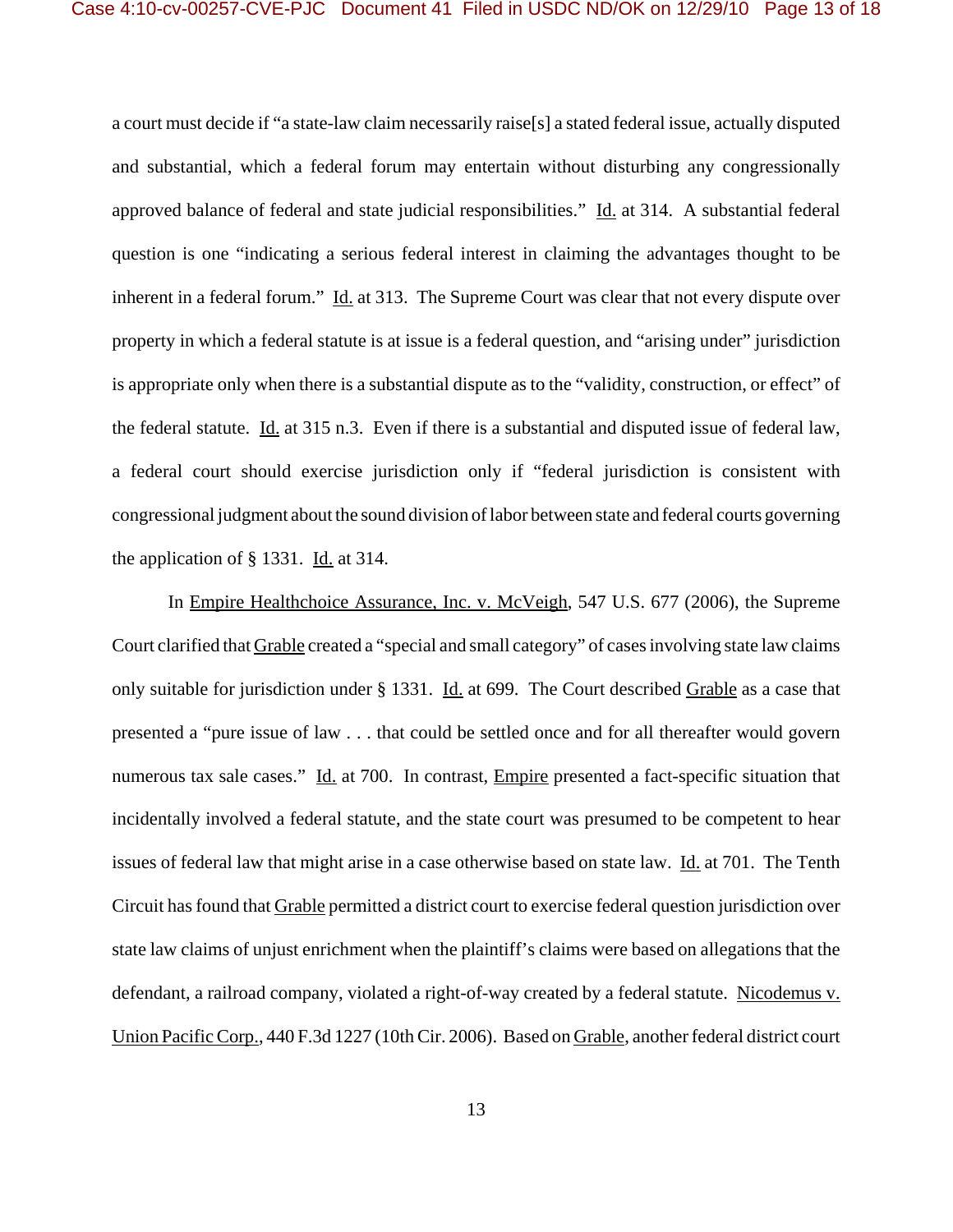has found that a personal injury suit filed against the Comanche Nation Casino presented a substantial and disputed federal question, because decisions by the Oklahoma Supreme Court had created a dispute as to whether such claims should be heard in state or federal court and this jurisdictional question presented a disputed federal question sufficient for the court to exercise jurisdiction under § 1331. Muhammad v. Comanche Nation Casino, \_\_\_ F. Supp. 2d \_\_\_, 2010 WL 3824171 (W.D. Okla. Sep. 28, 2010).

Plaintiffs' claims undoubtedly raise issues of federal law but this does not mean that this Court may automatically exercise federal question jurisdiction over them. Plaintiffs have alleged claims for an accounting from a co-tenant and conversion, but the Court has determined that plaintiffs have not alleged any basis to pursue these claims under federal law. Thus, the Court must look to Oklahoma law for the parameters of plaintiffs' accounting and conversion claims and determine if plaintiffs' state law claims require the resolution of a substantial and disputed question of federal law. Plaintiffs filed this case in federal court and have the burden under Grable to show that there is a substantial and disputed question of federal law that permits this Court to exercise jurisdiction over their state law claims.

Under Oklahoma law, "[a] tenant in common receiving the common property, either wrongfully or by consent, holds it as trustee for his co-tenant to the extent of the interest of the cotenant, who may compel an accounting." Ludey v. Pure Oil Co., 11 P.2d 102, 104 (Okla. 1931). Any co-tenant may seek an accounting to "adjust mutual accounts and to strike a balance" among co-tenants. Cline v. McKee, 98 P.2d 25, 27 (Okla. 1940). While Oklahoma law does not clearly specify the elements of an equitable accounting claim, it appears that an essential element of an accounting claim is that the plaintiff be a co-tenant, or one with a right of ownership or possession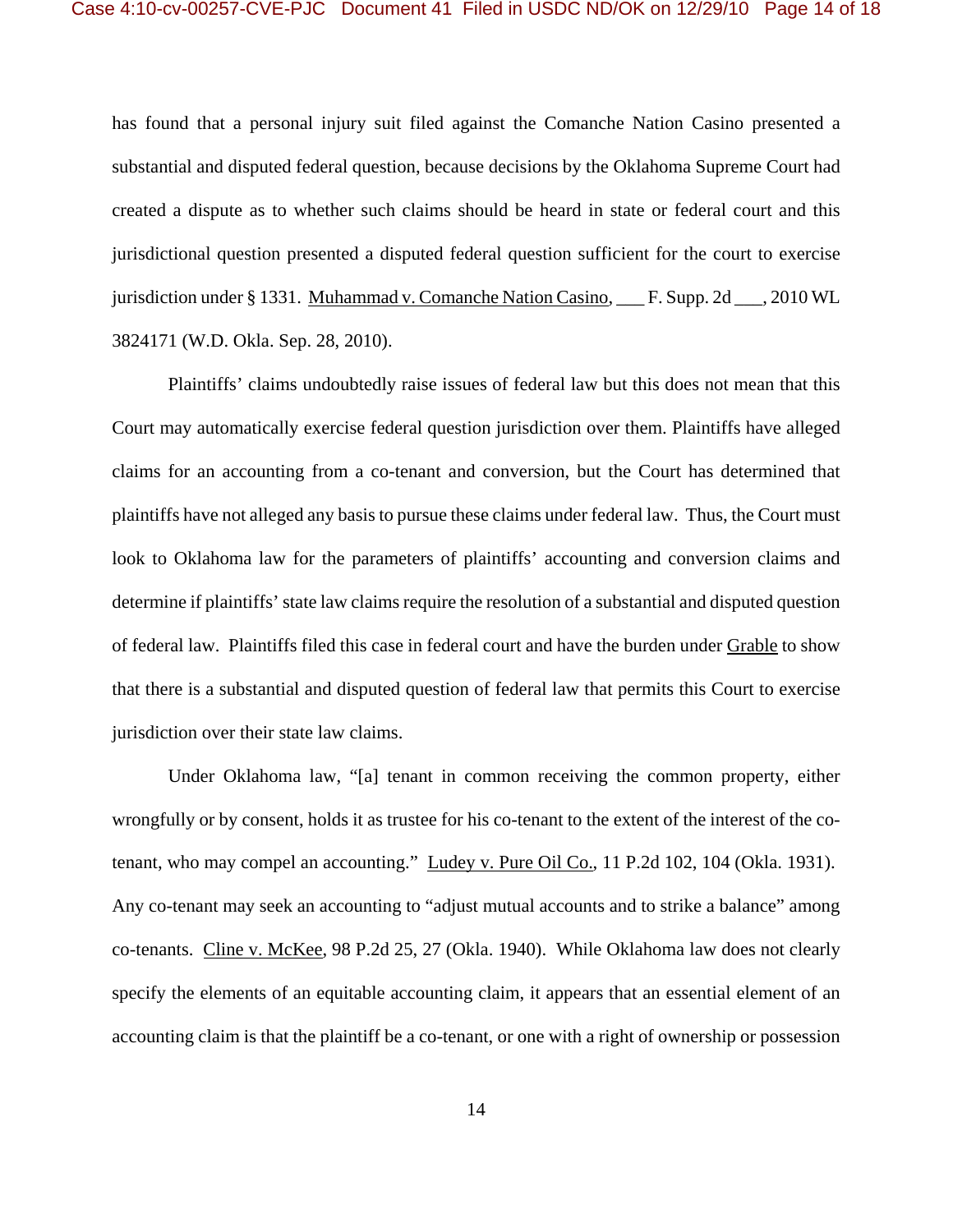to common property. In this case, there is no dispute that federal law creates plaintiffs' right to title in the chat, but this does not show that there is a substantial and disputed question of federal law. In fact, defendants do not dispute that plaintiffs have a right under federal law to some of the chat. The issue in dispute appears to be a factual issue as to the percentage of the Chat Piles owned by each party. See Dkt. #2, at 5. Thus, plaintiffs' right to an accounting is governed by state law and the disputed issue is factual issue, rather than a legal issue that must be resolved under federal law. Plaintiffs have not identified a substantial and disputed question of federal law in their accounting claim that would govern the result in any other case and, under Grable, the Court may not exercise jurisdiction over plaintiffs' accounting claim.

Plaintiffs' also allege a claim for conversion against Bingham and the Estate. Under Oklahoma law, "conversion is any distinct act of dominion wrongfully exerted over another's personal property in denial of or inconsistent with his rights therein, . . . , or any wrongful exercise or assumption of authority personally or by procurement, over another's goods, depriving him of the possession, permanently or for an indefinite time." Tillman v. Shofner, 90 P.3d 582, 583 (Okla. Civ. App. 2004) (quoting United States Zinc, Co. v. Colburn, 255 P. 688, 689 (1927)). A defendant's good or bad faith in exerting control over another's property is irrelevant. Steenbergen, 753 P.2d at 1332. Plaintiffs argue that defendants have removed chat from the Chat Piles without BIA approval, and that this action was prohibited by federal law. Dkt. # 24-25. However, plaintiffs have cited authority that these actions would be wrongful if they occurred as alleged by plaintiff, and there is no disputed issue of federal law that BIA approval is required before a co-tenant may dispose of property containing trust and non-Indian property. See LaMotte v. United States, 256 F. 5 (8th Cir. 1919); Cohen's Handbook of Federal Indian Law § 16.04[3] (2005). This case is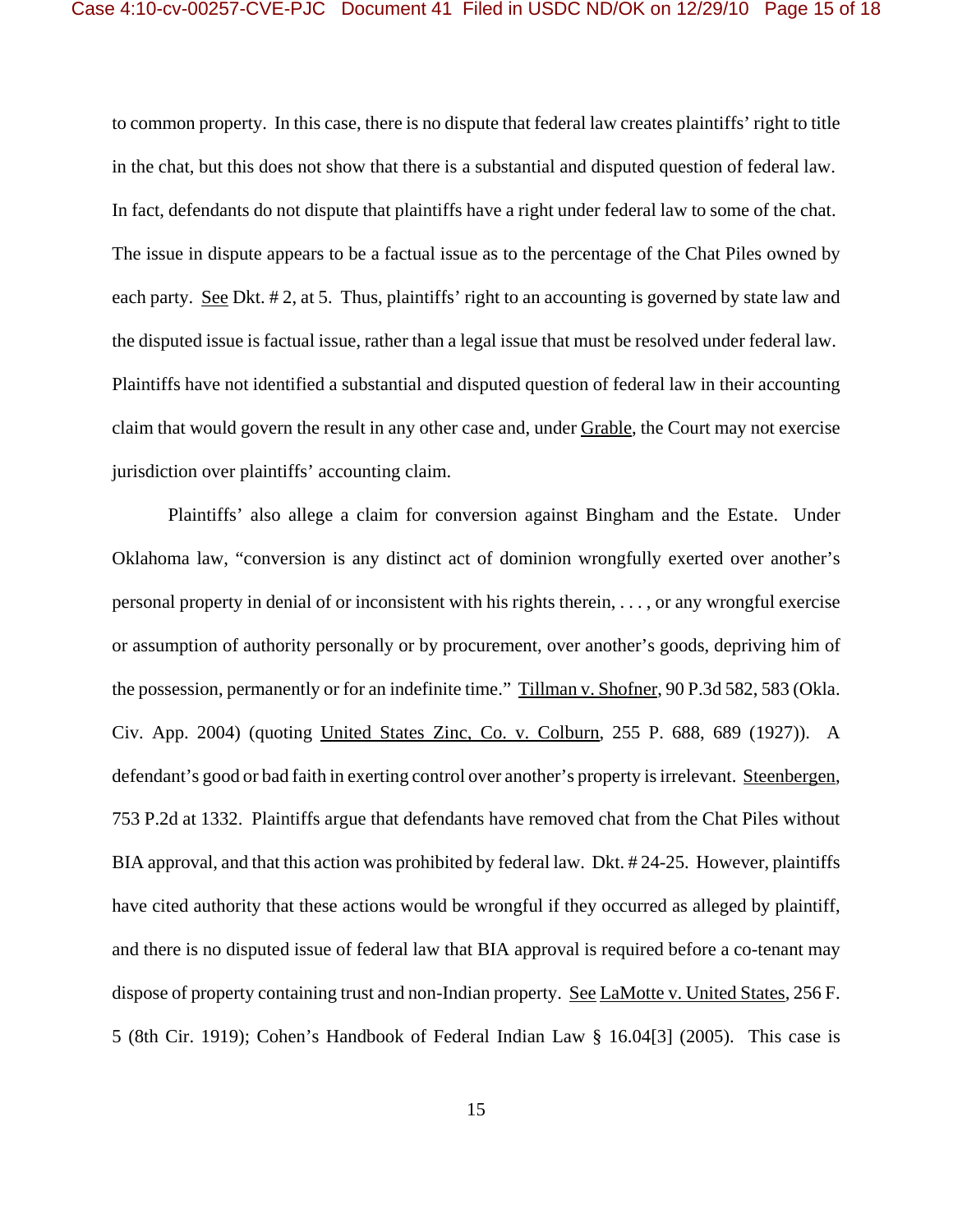primarily complicated by a factual dispute as to whether the BIA will intervene on plaintiffs' behalf after a proper request for the BIA to act, but there is little dispute that federal law requires BIA approval before Bingham and the Estate may remove chat. Thus, under Grable and Empire, there is not a substantial and disputed issue of federal law that requires resolution by a federal court. Federal law may inform an element of plaintiffs' state law conversion claim, specifically the wrongfulness of Bingham's and the Estate's removal of chat, but the issue is not sufficiently substantial or disputed that this Court should exercise jurisdiction over plaintiffs' claim.

Although the parties have not addressed the applicability of the Anti-Injunction Act, 28 U.S.C. § 2283 (AIA), the Court finds that this is also a relevant consideration. The Anti-Injunction Act states that "[a] court of the United States may not grant an injunction to stay proceedings in a State court except as expressly authorized by Act of Congress, or where necessary in aid of its jurisdiction, or to protect or effectuate its judgment." 28 U.S.C. § 2283. The Supreme Court has stated that the AIA:

has existed in some form since 1793, see Act of Mar. 2, 1793, ch. 22, § 5, 1 Stat. 335, is a necessary concomitant of the Framers' decision to authorize, and Congress' decision to implement, a dual system of federal and state courts. It represents Congress' considered judgment as to how to balance the tensions inherent in such a system. Prevention of frequent federal court intervention is important to make the dual system work effectively. By generally barring such intervention, the Act forestalls "the inevitable friction between the state and federal courts that ensues from the injunction of state judicial proceedings by a federal court."

Chick Kam Choo v. Exxon Corp., 486 U.S. 140, 146 (1988). Unless one of the three statutory exceptions to the AIA applies, the statute poses an "absolute ban on federal injunctions against pending state court proceeding[s]." Phelps v. Hamilton, 122 F.3d 1309, 1325 (10th Cir. 1997).

Plaintiffs take the position that they may not raise issues of federal law in the state court action, and argue that the state court action has no impact on this Court's authority to grant the relief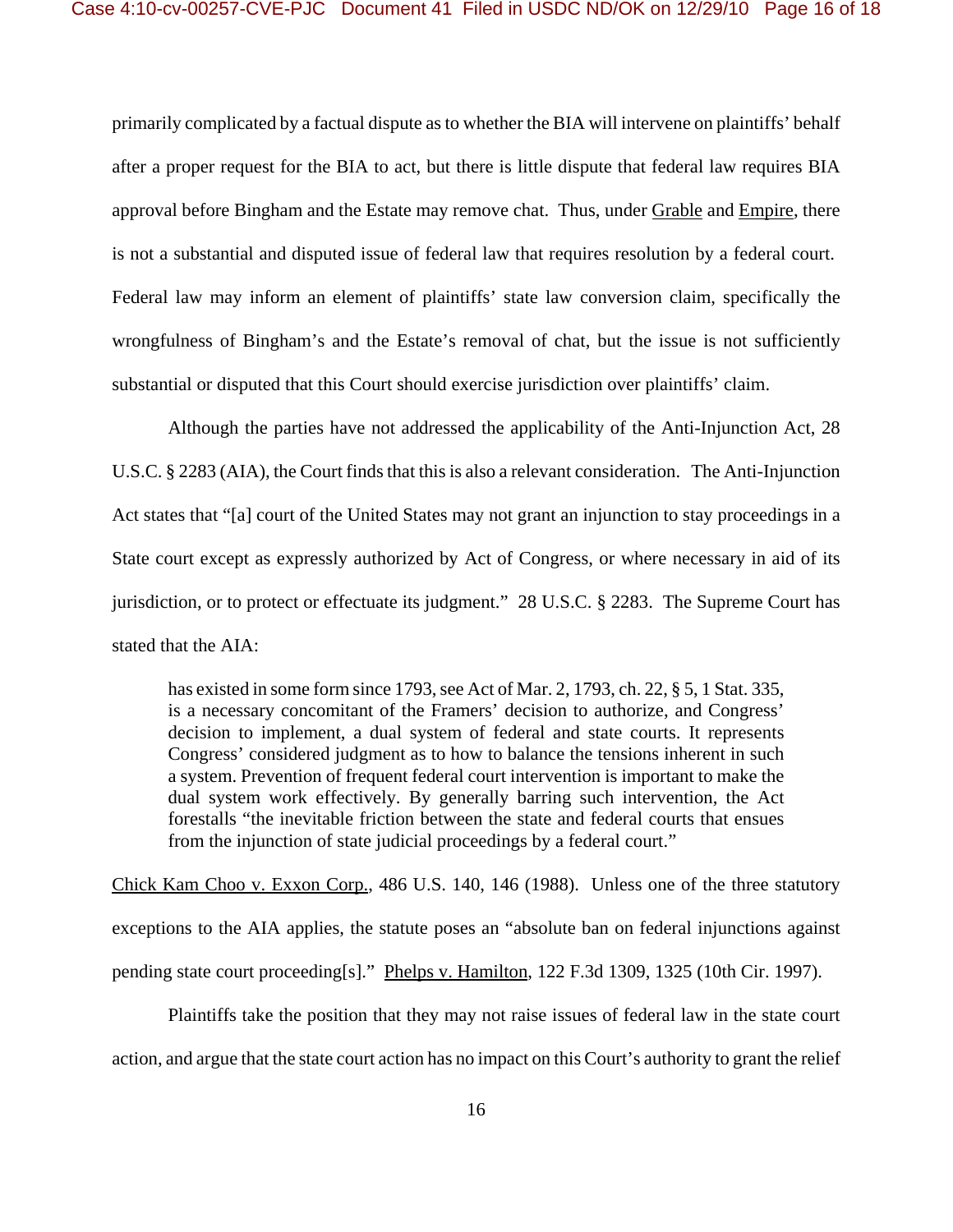plaintiffs seek. Dkt. # 36, at 7. However, this argument was based on their inability to join the federal defendants as parties to the state court action and this argument is moot based on the procedural posture of this case. The federal defendants are no longer parties to this case, and plaintiffs' judicial remedies are limited to those they may seek from Bingham and the Estate. The issues left for resolution are essentially the same issues that will have to be decided by the state court, and the state court has already acted by issuing an injunction permitting Bingham and the Estate to remove chat from the Chat Piles. While plaintiffs seek equitable and declaratory relief, they also ask this Court to enjoin Bingham and the Estate from removing chat from the Chat Piles. This would clearly conflict with the injunction issued in the state court action and the Court lacks the authority to grant this relief under the AIA, because it would effectively set aside the state court injunction and enjoin the state court plaintiffs from proceeding with the state court action.

This case clearly presents issues of federal law, but that does not convert plaintiffs' state law claims for accounting and conversion into federal claims. The law is clear that not every property dispute between an Indian and non-Indian must be heard in federal court, and this is an example of case in which there are no substantial and disputed issues of federal law. See Oneida Nation on New York State v. Oneida County, New York, 414 U.S. 661, 676-77 (1974) (Oneida I) ("Once patent issues [after allotment], the incidents of ownership are, for the most part, matters of local property law to be vindicated in local courts, and in such situations it is normally insufficient for 'arising under' jurisdiction merely to allege that ownership or possession is claimed under a United States patent."). The federal issues primarily concern the obligations of the federal defendants to take certain actions requested by plaintiffs, but the federal defendants are no longer parties to this case. Plaintiffs have not shown that their remaining claims for accounting or conversion against Bingham